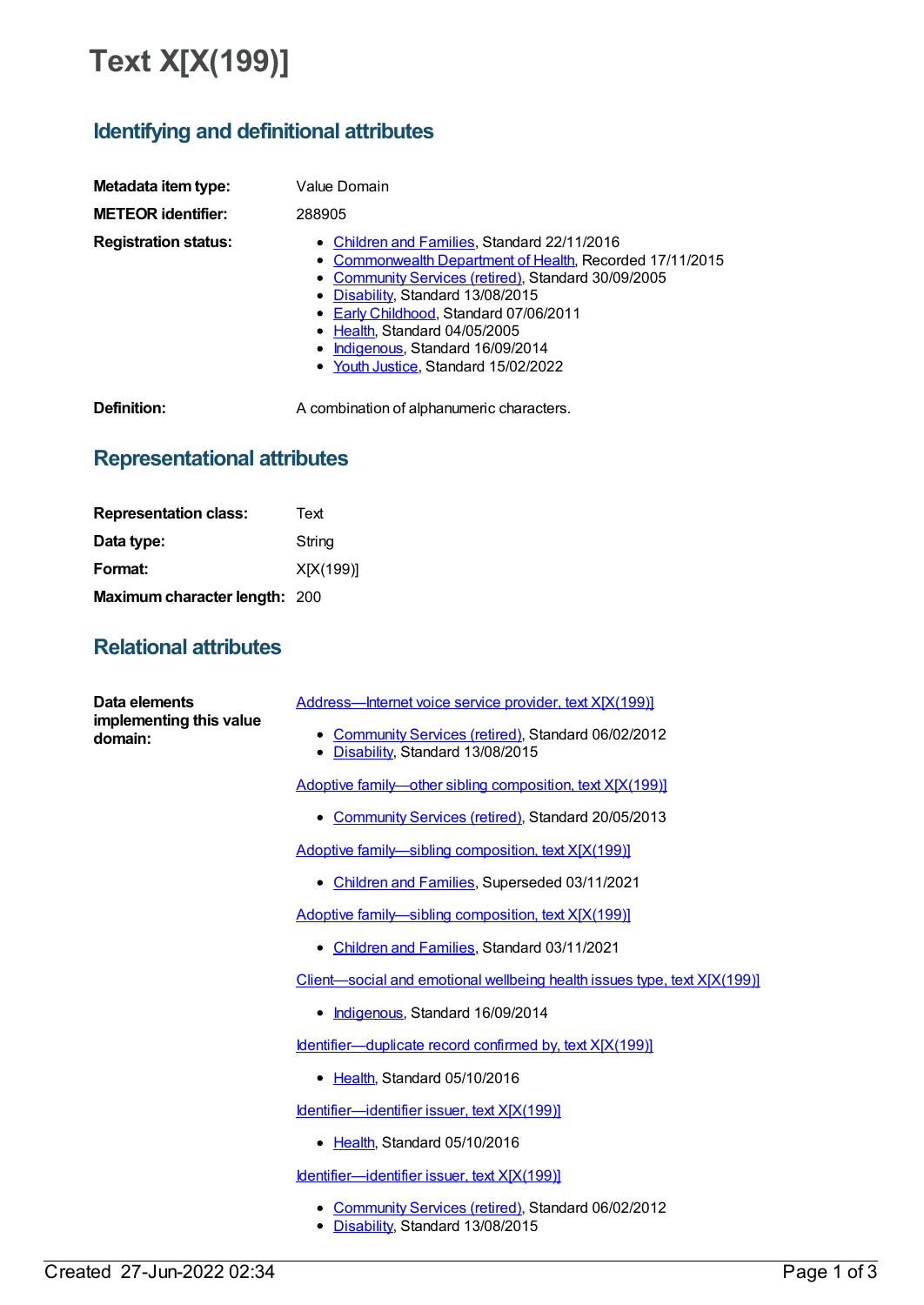[Identifier—intertwined](https://meteor.aihw.gov.au/content/638720) record confirmed by, text X[X(199)]

• [Health](https://meteor.aihw.gov.au/RegistrationAuthority/12), Standard 05/10/2016

[Identifier—similar](https://meteor.aihw.gov.au/content/520248) entity confirmed by, text X[X(199)]

[Health](https://meteor.aihw.gov.au/RegistrationAuthority/12), Standard 05/10/2016

[Organisation—organisation](https://meteor.aihw.gov.au/content/453823) name, text X[X(199)]

- [Commonwealth](https://meteor.aihw.gov.au/RegistrationAuthority/10) Department of Health, Incomplete 17/11/2015
- [Community](https://meteor.aihw.gov.au/RegistrationAuthority/1) Services (retired), Standard 06/02/2012
- [Disability](https://meteor.aihw.gov.au/RegistrationAuthority/16), Standard 13/08/2015
- Early [Childhood](https://meteor.aihw.gov.au/RegistrationAuthority/13), Standard 09/03/2012
- [Health](https://meteor.aihw.gov.au/RegistrationAuthority/12), Standard 08/05/2014
- [Indigenous](https://meteor.aihw.gov.au/RegistrationAuthority/6), Standard 13/03/2015
- Youth [Justice](https://meteor.aihw.gov.au/RegistrationAuthority/4), Standard 15/02/2022

[Organisation—registration](https://meteor.aihw.gov.au/content/433238) type, text X[X(199)]

- [Community](https://meteor.aihw.gov.au/RegistrationAuthority/1) Services (retired), Standard 06/02/2012
- [Disability](https://meteor.aihw.gov.au/RegistrationAuthority/16), Standard 13/08/2015

Person [\(employed\)—education](https://meteor.aihw.gov.au/content/578608) field of highest relevant qualification, text X[X(199)]

• [Indigenous](https://meteor.aihw.gov.au/RegistrationAuthority/6), Standard 16/09/2014

[Person—contact](https://meteor.aihw.gov.au/content/562867) officer most convenient contact time, text X[X(199)]

• [Indigenous](https://meteor.aihw.gov.au/RegistrationAuthority/6), Standard 16/09/2014

[Person—death](https://meteor.aihw.gov.au/content/521457) notification reversal comment, text X[X(199)]

• [Health](https://meteor.aihw.gov.au/RegistrationAuthority/12), Standard 05/10/2016

Person-personal signature, text X[X(199)]

• [Indigenous](https://meteor.aihw.gov.au/RegistrationAuthority/6), Standard 16/09/2014

Service provider organisation [\(name\)—organisation](https://meteor.aihw.gov.au/content/288917) name, text X[X(199)]

- [Community](https://meteor.aihw.gov.au/RegistrationAuthority/1) Services (retired), Superseded 06/02/2012
- **Early [Childhood](https://meteor.aihw.gov.au/RegistrationAuthority/13), Superseded 09/03/2012**
- [Health](https://meteor.aihw.gov.au/RegistrationAuthority/12), Superseded 08/05/2014
- [Indigenous](https://meteor.aihw.gov.au/RegistrationAuthority/6), Superseded 13/03/2015

Service provider [organisation—Bringing](https://meteor.aihw.gov.au/content/578898) Them Home/Link Up Counsellors activities type, text X[X(199)]

• [Indigenous](https://meteor.aihw.gov.au/RegistrationAuthority/6), Standard 16/09/2014

Service provider [organisation—Bringing](https://meteor.aihw.gov.au/content/579353) Them Home/Link Up Counsellors support type, text X[X(199)]

• [Indigenous](https://meteor.aihw.gov.au/RegistrationAuthority/6), Standard 16/09/2014

Service provider [organisation—contact](https://meteor.aihw.gov.au/content/565716) worker type, text X[X(199)]

• [Indigenous](https://meteor.aihw.gov.au/RegistrationAuthority/6), Standard 16/09/2014

Service provider [organisation—drug](https://meteor.aihw.gov.au/content/568998) of concern, text X[X(199)]

• [Indigenous](https://meteor.aihw.gov.au/RegistrationAuthority/6), Standard 16/09/2014

Service provider [organisation—governing](https://meteor.aihw.gov.au/content/564414) body members training indicator, text X[X(199)]

[Indigenous](https://meteor.aihw.gov.au/RegistrationAuthority/6), Standard 16/09/2014

Service provider organisation-group activity type, text X[X(199)]

• [Indigenous](https://meteor.aihw.gov.au/RegistrationAuthority/6), Standard 22/09/2014